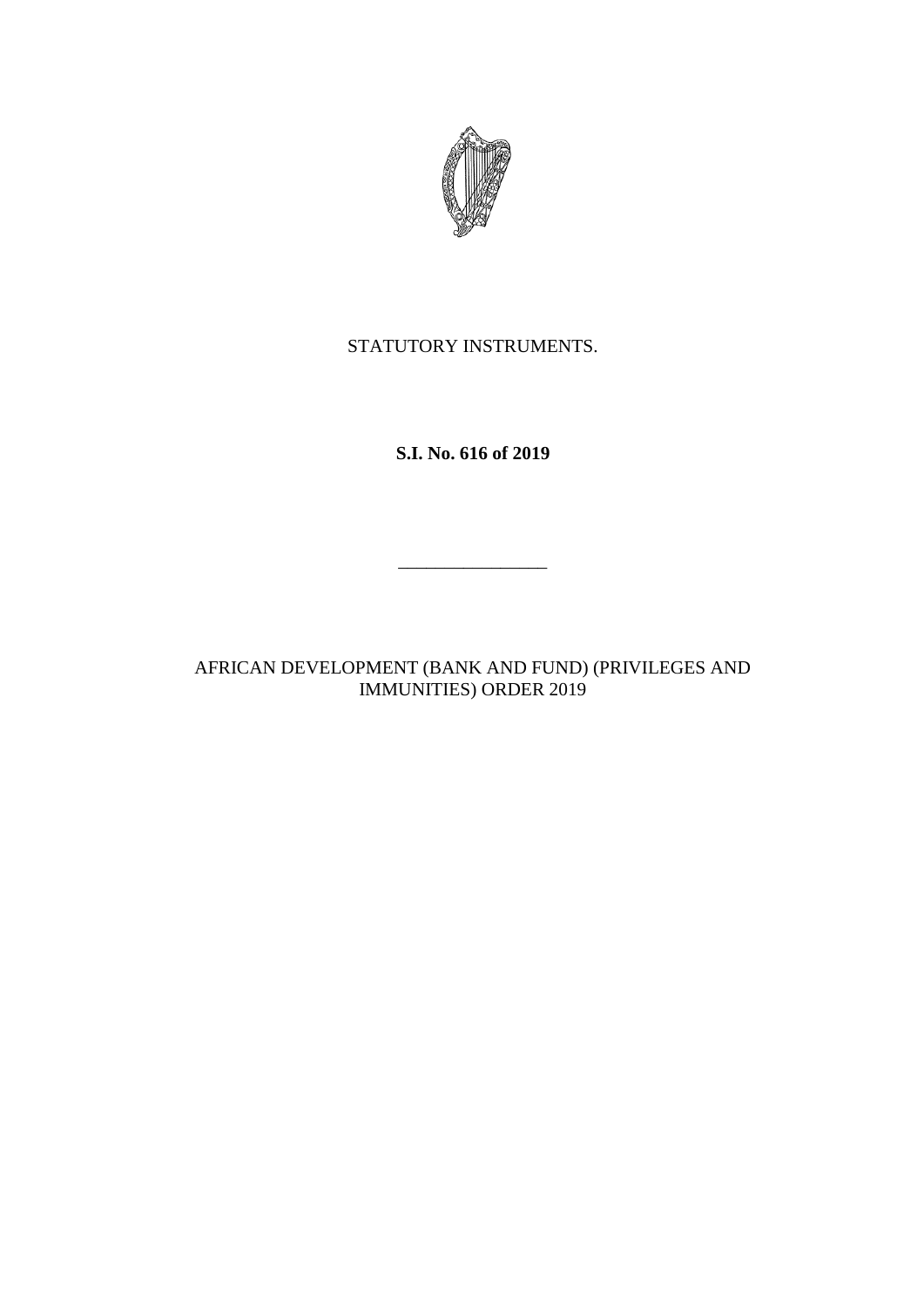# S.I. No. 616 of 2019

# AFRICAN DEVELOPMENT (BANK AND FUND) (PRIVILEGES AND IMMUNITIES) ORDER 2019

WHEREAS it is enacted by section 42A (amended by section 6 of the Diplomatic Relations (Miscellaneous Provisions) Act 2017 (No. 33 of 2017)) of the Diplomatic Relations and Immunities Act 1967 (No. 8 of 1967) that the Government may by order make provision to enable -

- (*a*) international organisations, communities or bodies, their institutions or organs and their property, and
- (*b*) persons,

to have and enjoy in the State any inviolability, exemptions, facilities, immunities, privileges or rights equivalent or having like effect to those conferred upon, or afforded in relation to, sending states, missions or international organisations under the Vienna Convention, the Convention on the Privileges and Immunities of the United Nations, or the Convention on the Privileges and Immunities of the Specialised Agencies or any other international agreement scheduled to the Diplomatic Relations and Immunities Act 1967 provided for in relation to them by an international agreement or arrangement to which the State or the Government is or intends to become a party;

AND WHEREAS the African Development Bank is such an international organisation, community or body and the Agreement Establishing the African Development Bank, done at Khartoum on 4 August 1963, is such an international agreement;

AND WHEREAS the African Development Fund is such an international organisation, community or body and the Agreement Establishing the African Development Fund, done at Abidjan on 29 November 1972, is such an international agreement;

NOW, the Government, in exercise of the powers conferred on them by the said section 42A, hereby order as follows:

- 1. This Order may be cited as the African Development (Bank and Fund) (Privileges and Immunities) Order 2019.
- 2. Chapter
	- (*a*) VII of the Agreement Establishing the African Development Bank (the text of which is, for convenience of reference, set out in Schedule 1), and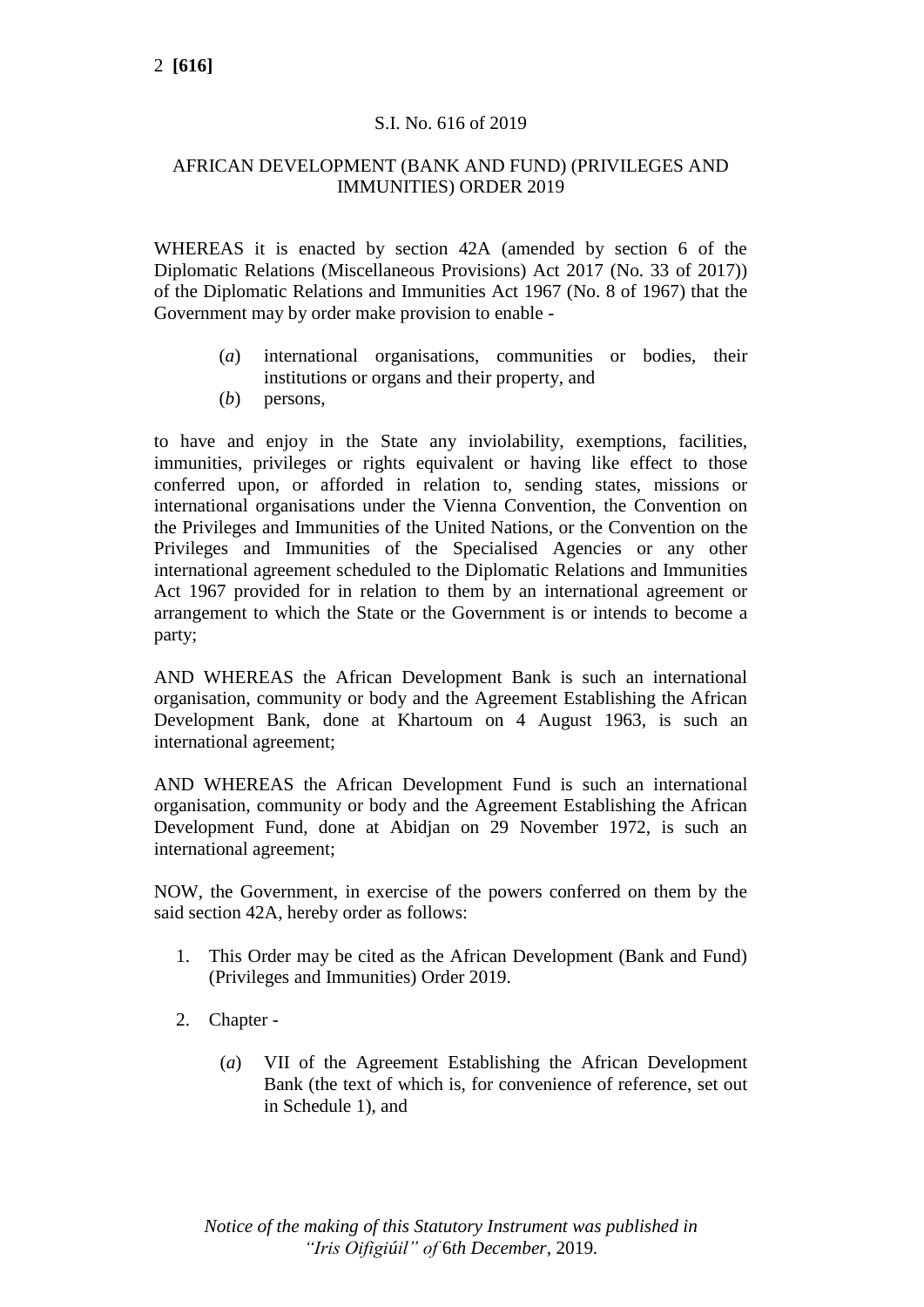(*b*) VIII of the Agreement Establishing the African Development Fund (the text of which is, for convenience of reference, set out in Schedule 2),

shall apply for the purposes of section 42A (amended by section 6 of the Diplomatic Relations (Miscellaneous Provisions) Act 2017 (No. 33 of 2017)) of the Diplomatic Relations and Immunities Act 1967 (No. 8 of 1967).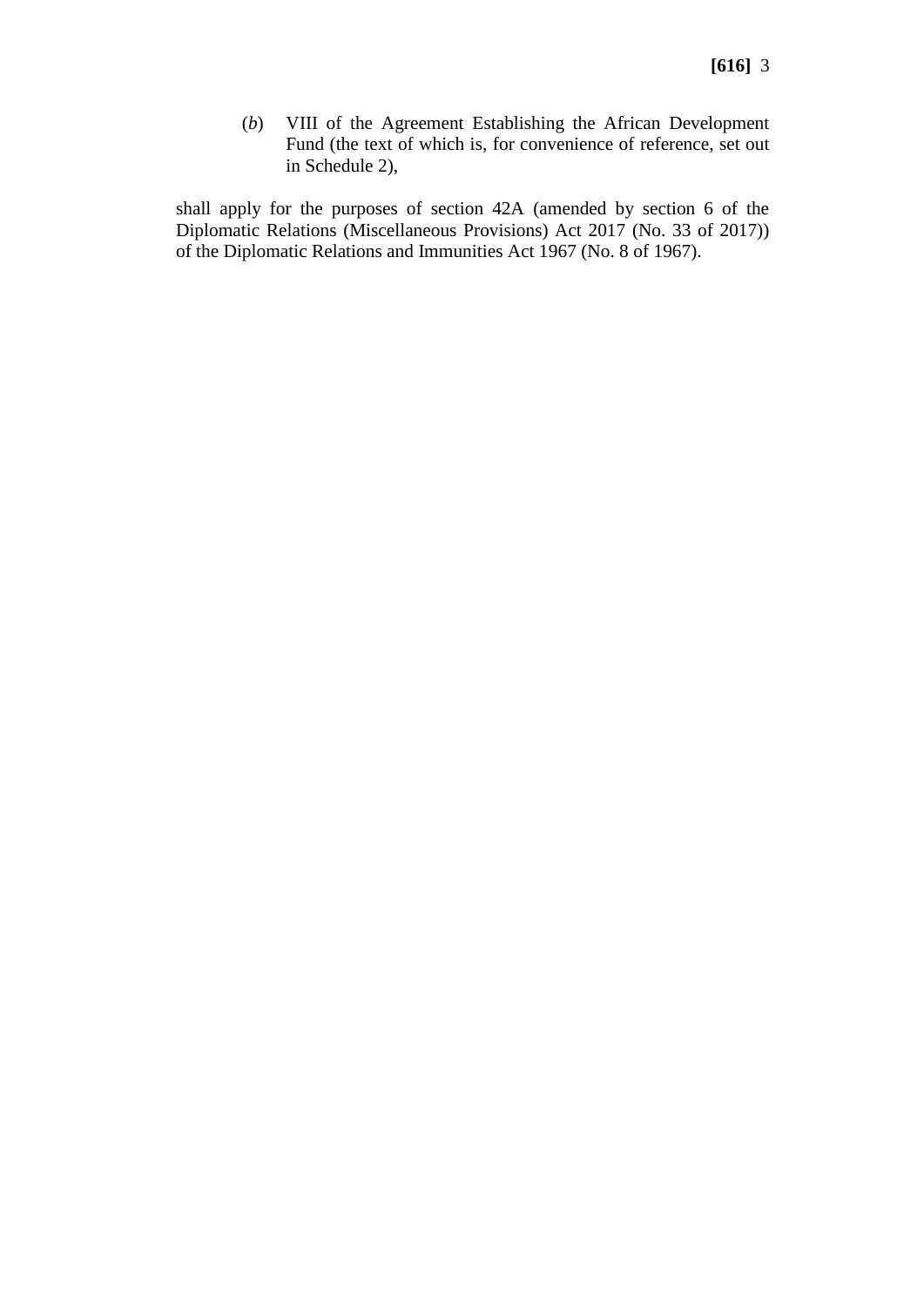## **SCHEDULE 1**

# **Chapter VII of the Agreement Establishing the African Development Bank done at Khartoum on 4 August 1963 as amended**

## *CHAPTER VII - STATUS, IMMUNITIES, EXEMPTIONS AND PRIVILEGES*

### ARTICLE 50

#### *Status*

To enable it to fulfil its purpose and the functions with which it is entrusted, the Bank shall possess full international personality. To those ends, it may enter into agreements with members, non-member States and other international organizations. To the same ends, the status, immunities, exemptions and privileges set forth in this chapter shall be accorded to the Bank in the territory of each member.

### **ARTICLE 51**

### *Status in Member Countries*

In the territory of each member the Bank shall possess full juridical personality and, in particular, full capacity:

- 1. To contract;
- 2. To acquire and dispose of immovable and movable property; and
- 3. To institute legal proceedings.

#### ARTICLE 52

#### *Judicial Proceedings*

1. The Bank shall enjoy immunity from every form of legal process except in cases arising out of the exercise of its borrowing powers when it may be sued only in a court of competent jurisdiction in the territory of a member in which the Bank has its principal office, or in the territory of a member or non-member State where it has appointed an agent for the purpose of accepting service or notice of process or has issued or guaranteed securities. No actions shall, however, be brought by members or persons acting for or deriving claims from members.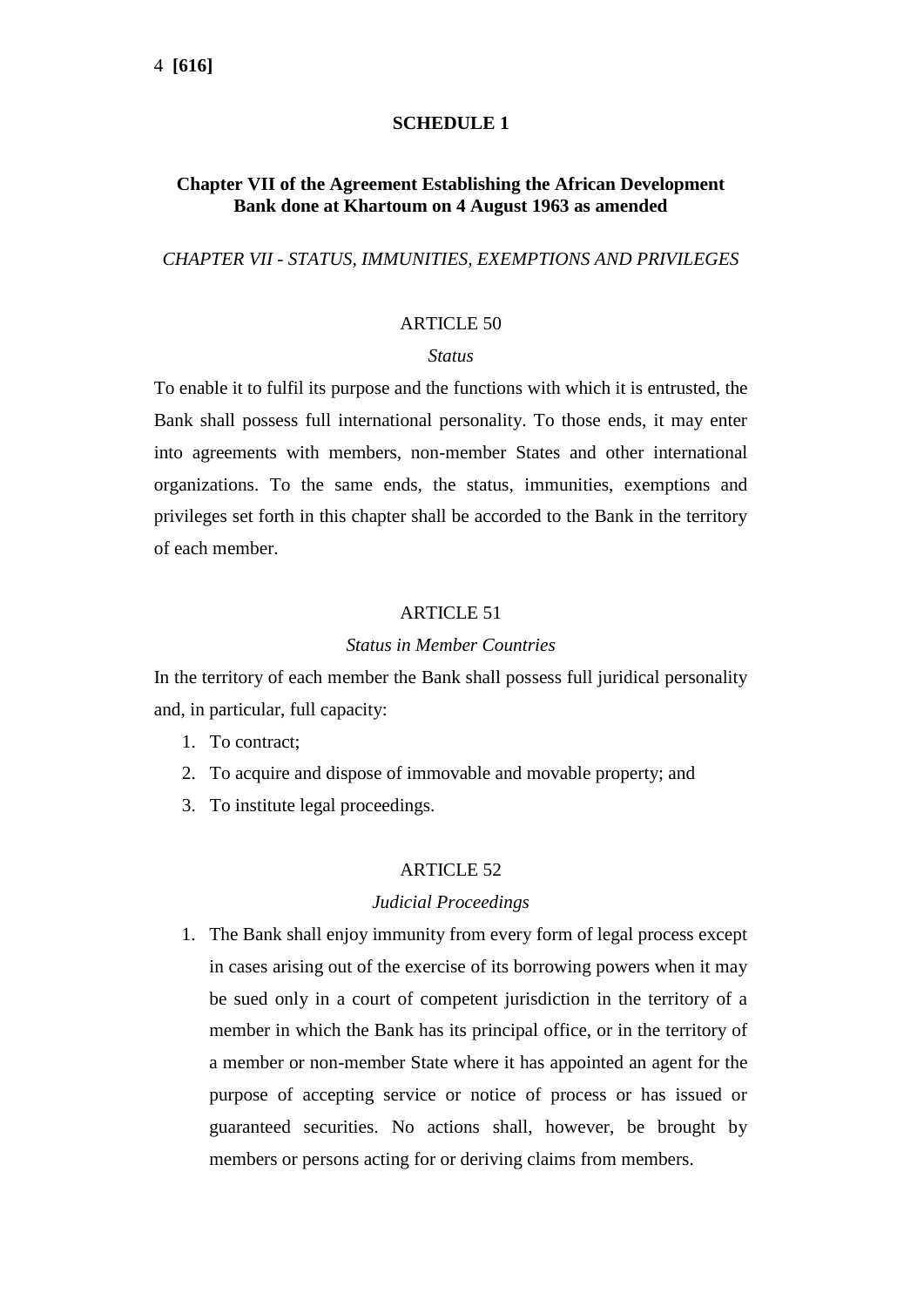2. The property and assets of the Bank shall, wherever located and by whomsoever held, be immune from all forms of seizure, attachment or execution before the delivery of final judgement against the Bank.

# ARTICLE 53

### *Immunity of Assets and Archives*

- 1. Property and assets of the Bank, wherever located and by whomsoever held, shall be immune from search, requisition, confiscation, expropriation or any other form of taking or foreclosure by executive or legislative action.
- 2. The archives of the Bank and, in general, all documents belonging to it or held by it, shall be inviolable, wherever located.

## ARTICLE 54

### *Freedom of Assets from Restriction*

To the extent necessary to carry out the purpose and functions of the Bank and subject to the provisions of this Agreement, all property and other assets of the Bank shall be exempt from restrictions, regulations, controls and moratoria of any nature.

#### ARTICLE 55

#### *Privilege for Communications*

Official communications of the Bank shall be accorded by each member the same treatment that it accords to the official communications of other members.

## ARTICLE 56

### *Personal Immunities and Privileges*

All governors, directors, alternates, officers and employees of the Bank and experts and consultants performing missions for the Bank:

1. Shall be immune from legal process with respect to acts performed by them in their official capacity;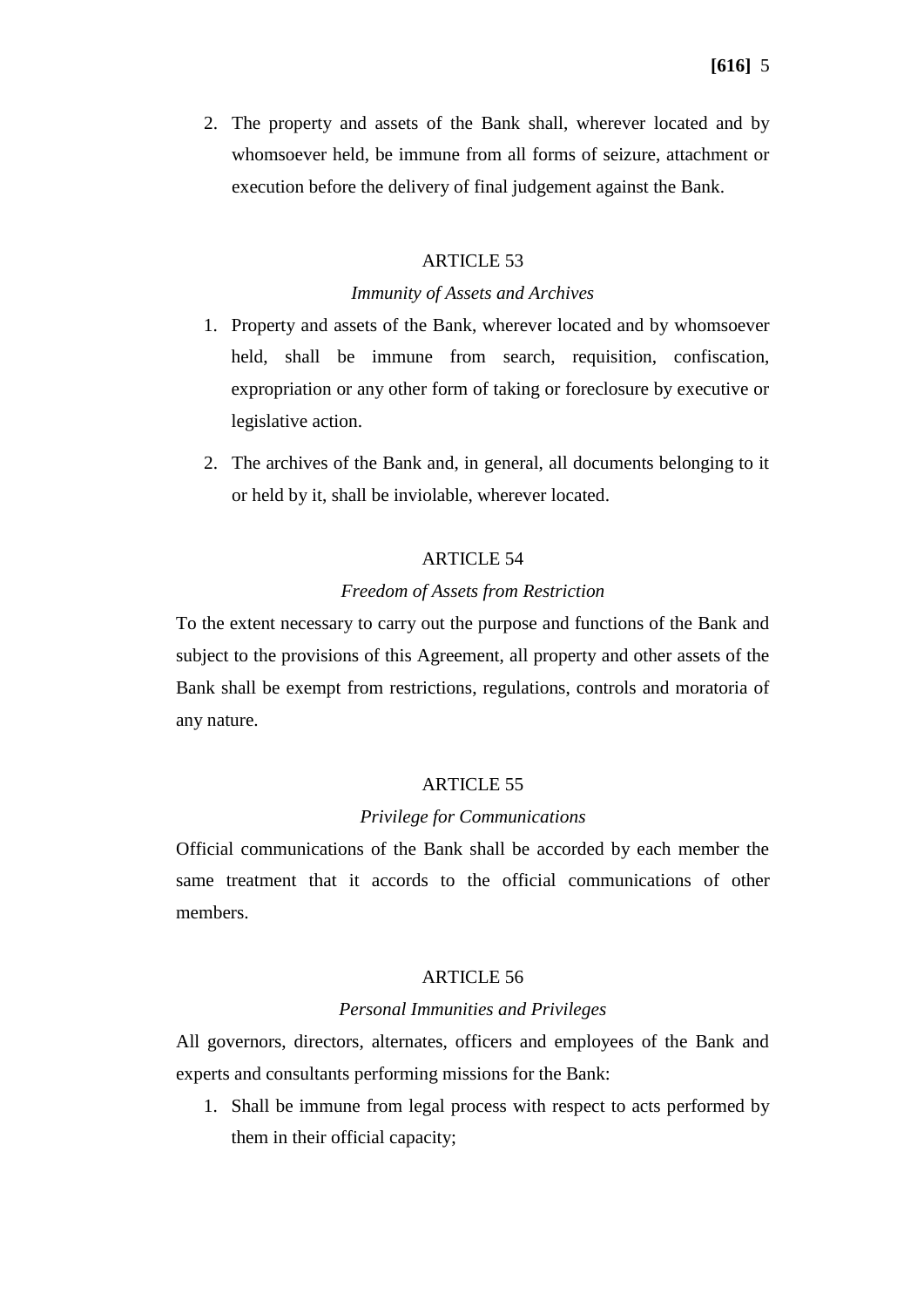- 2. Where they are not local nationals, shall be accorded the same immunities from immigration restrictions, alien registration requirements and national service obligations, and the same facilities as regards exchange regulations as are accorded by members to the representatives, officials and employees of comparable rank of other members; and
- 3. Shall be granted the same treatment in respect of travelling facilities as is accorded by members to representatives, officials and employees of comparable rank of other members.

# ARTICLE 57

### *Exemption from Taxation*

- 1. The Bank, its property, other assets, income and its operations and transactions shall be exempt from all taxation and from all customs duties. The Bank shall also be exempt from any obligation relating to the payment, withholding, or collection of any tax or duty.
- 2. No tax shall be levied on or in respect of salaries and emoluments paid by the Bank to directors, alternates, officers and other professional staff of the Bank.
- 3. No tax of any kind shall be levied on any obligation or security issued by the Bank, including any dividend or interest thereon, by whomsoever held:
	- a. Which discriminates against such obligation or security solely because it is issued by the Bank; or
	- b. If the sole jurisdictional basis for such taxation is the place or currency in which it is issued, made payable or paid, or the location of any office or place of business maintained by the Bank.
- 4. No tax of any kind shall be levied on any obligation or security guaranteed by the Bank, including any dividend or interest thereon, by whomsoever held:
	- a. Which discriminates against such obligation or security solely because it is guaranteed by the Bank; or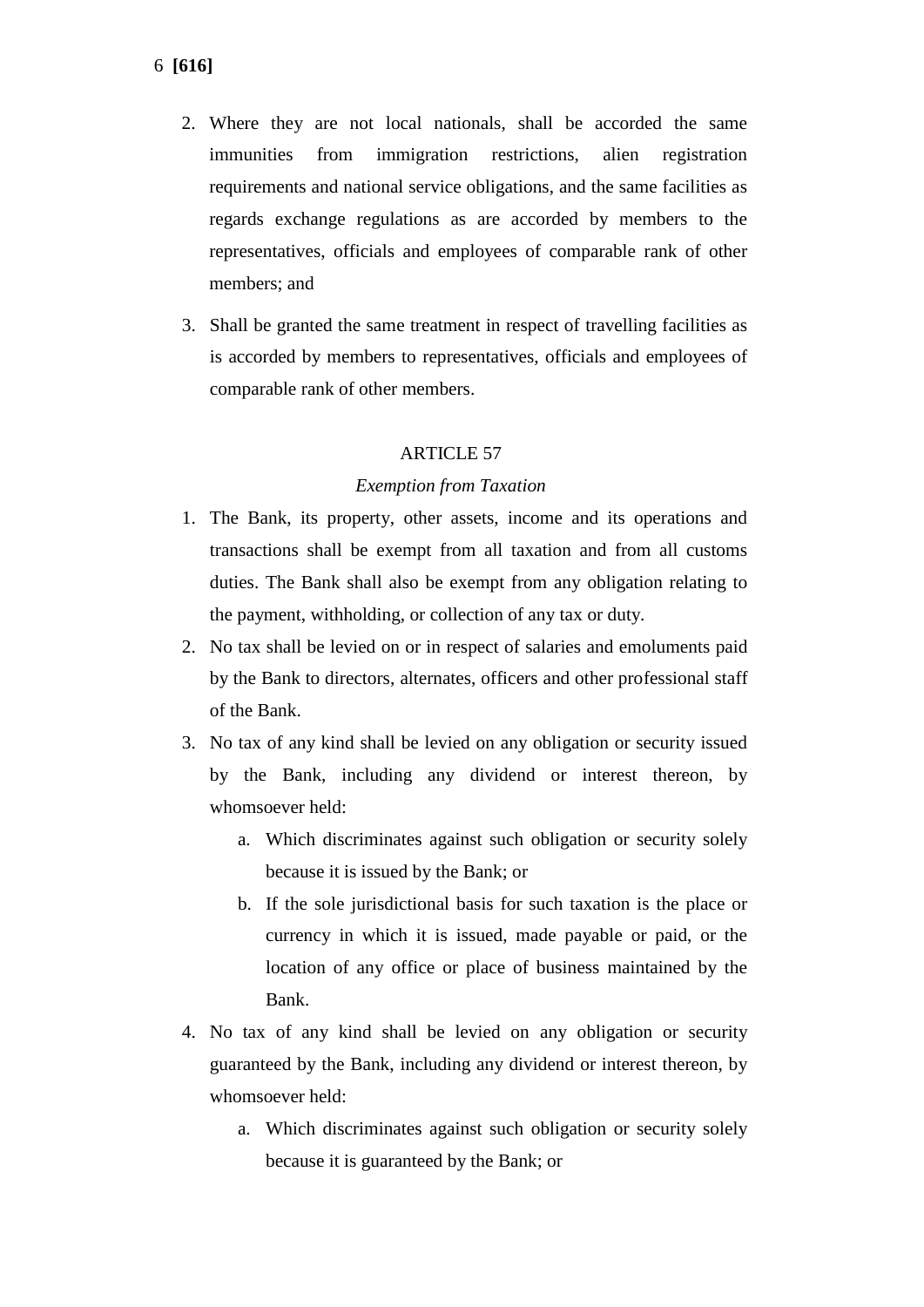b. If the sole jurisdictional basis for such taxation is the location of any office or place of business maintained by the Bank.

## ARTICLE 58

## *Notification of Implementation*

Each member shall promptly inform the Bank of the specific action which it has taken to make effective in its territory the provisions of this chapter.

#### ARTICLE 59

## *Application of Immunities, Exemptions and Privileges*

The immunities, exemptions and privileges provided in this chapter are granted in the interests of the Bank. The Board of Directors may waive, to such extent and upon such conditions as it may determine, the immunities and exemptions provided in articles 52, 54, 56, and 57 of this Agreement in cases where its action would in its opinion further the interests of the Bank. The President shall have the right and the duty to waive the immunity of any official in cases where, in his opinion, the immunity would impede the course of justice and can be waived without prejudice to the interests of the Bank.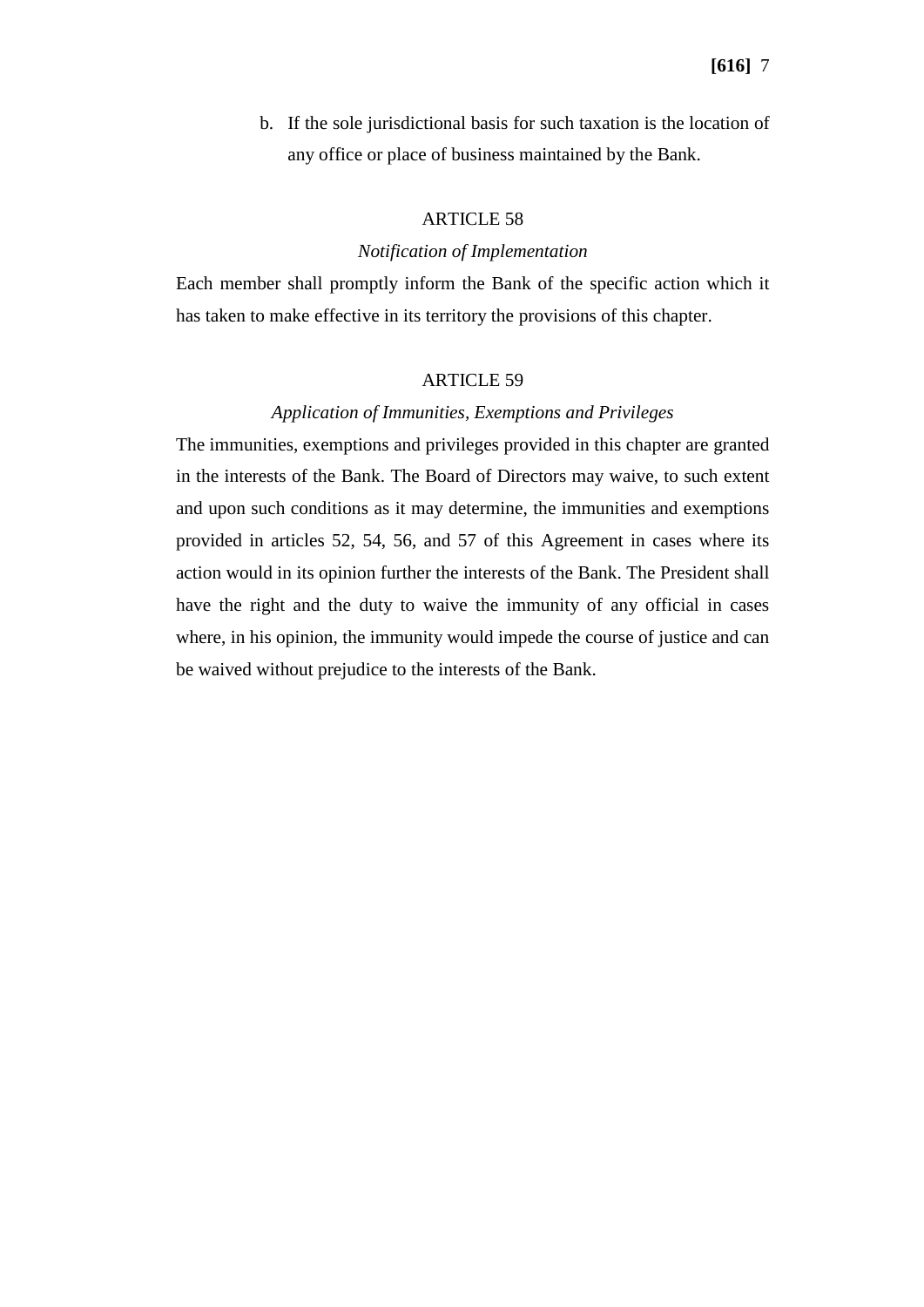# **SCHEDULE 2**

# **Chapter VIII of the Agreement Establishing the African Development Fund done at Abidjan on 29 November 1972 as amended**

*CHAPTER VIII - STATUS; IMMUNITIES; EXEMPTIONS AND PRIVILEGES*

## ARTICLE 41

## *Purpose of Chapter*

To enable the Fund effectively to fulfil its purpose and carry out the functions entrusted to it, the status, immunities, exemptions and privileges set forth in this Chapter shall be accorded to the Fund in the territory of each State participant, and each State participant shall inform the Fund of the specific action which it has taken for such purpose.

### ARTICLE  $42$

### *Status*

The Fund shall possess full juridical personality and, in particular, full capacity:

- (i) to contract;
- (ii) to acquire, and dispose of, immovable and movable property; and
- (iii) to institute legal proceedings.

### ARTICLE 43

### *Legal Process*

1. The Fund shall enjoy immunity from every form of legal process, except in cases arising out of or in connection with the exercise of its powers to receive loans in accordance with Article 8, in which case actions may be brought against the Fund in a court of competent jurisdiction in the territory of a country in which the Fund has its office, or has appointed an agent for the purpose of accepting service or notice of process, or has otherwise agreed to be sued.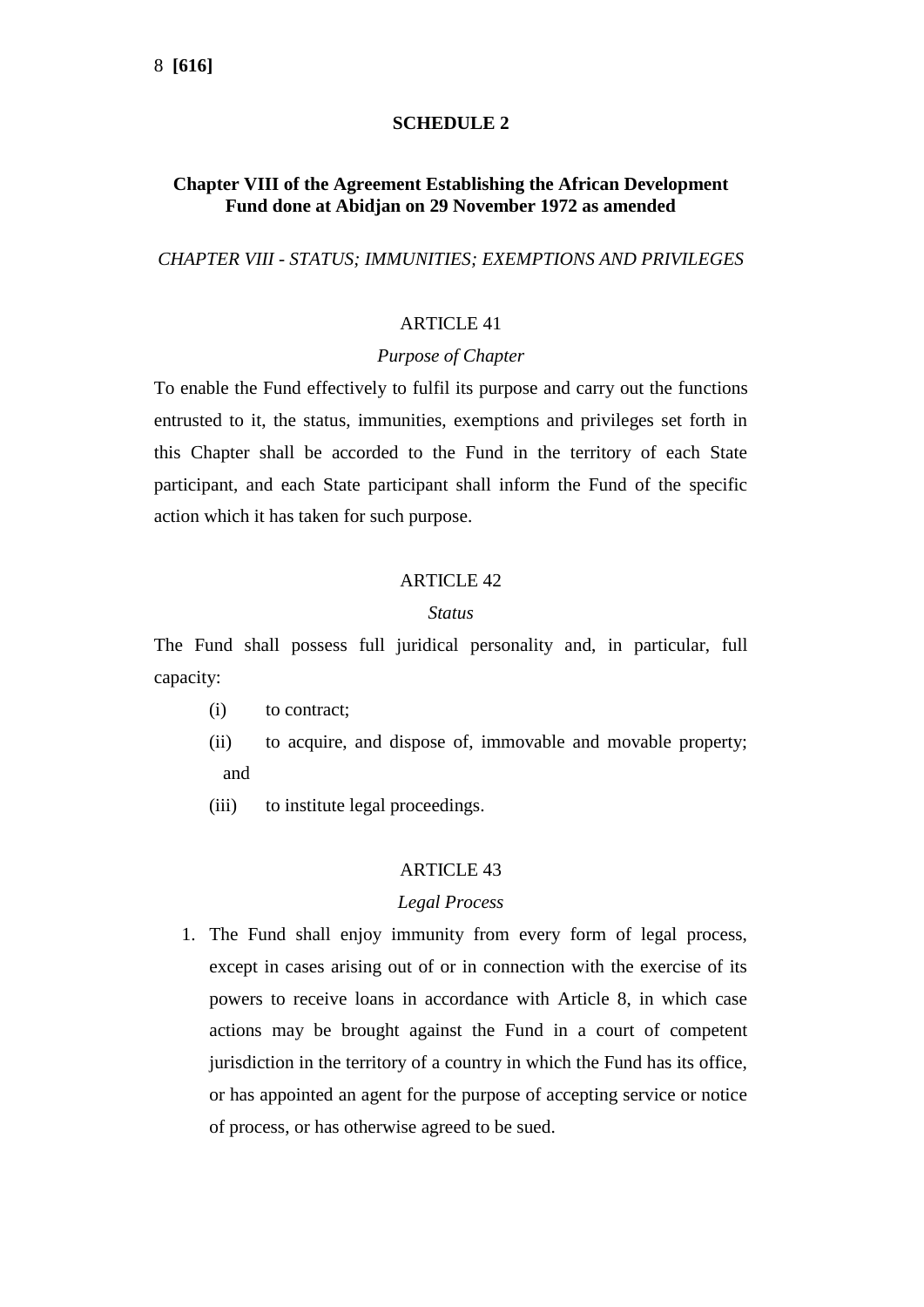- 2. Notwithstanding the provisions of paragraph 1, no action shall be brought against the Fund by any participant, or by any agency or instrumentality of a participant, or by any entity or person directly or indirectly acting for or deriving claims from a participant or from any agency or instrumentality of a participant. Participants shall have recourse to such special procedures for the settlement of disputes between the Fund and its participants as may be prescribed in this Agreement, in the by-laws and regulations of the Fund, or in contracts entered into with the Fund.
- 3. The Fund shall also make provision for appropriate modes of settlement of disputes in cases which do not come within the provisions of paragraph (2) and of Articles 52 and 53 and which are subject to the immunity of the Fund by virtue of paragraph (1) of this Article.
- 4. Where by virtue of any of the provisions of this Agreement the Fund does not enjoy immunity from legal process, the Fund, and its property and assets wherever located and by whomsoever held, shall nevertheless be immune from all forms of seizure, attachment or execution before the delivery of final judgement against the Fund.

# ARTICLE 44

### *Immunity of Assets*

Property and assets of the Fund, wherever located and by whomsoever held, shall be immune from search, requisition, confiscation, expropriation or any other form of taking or foreclosure by executive or legislative action.

## ARTICLE 45

### *Immunity of Archives*

The archives of the Fund, and, in general, all documents belonging to it or held by it, shall be inviolable, wherever located.

### ARTICLE 46

### *Freedom of Assets from Restriction*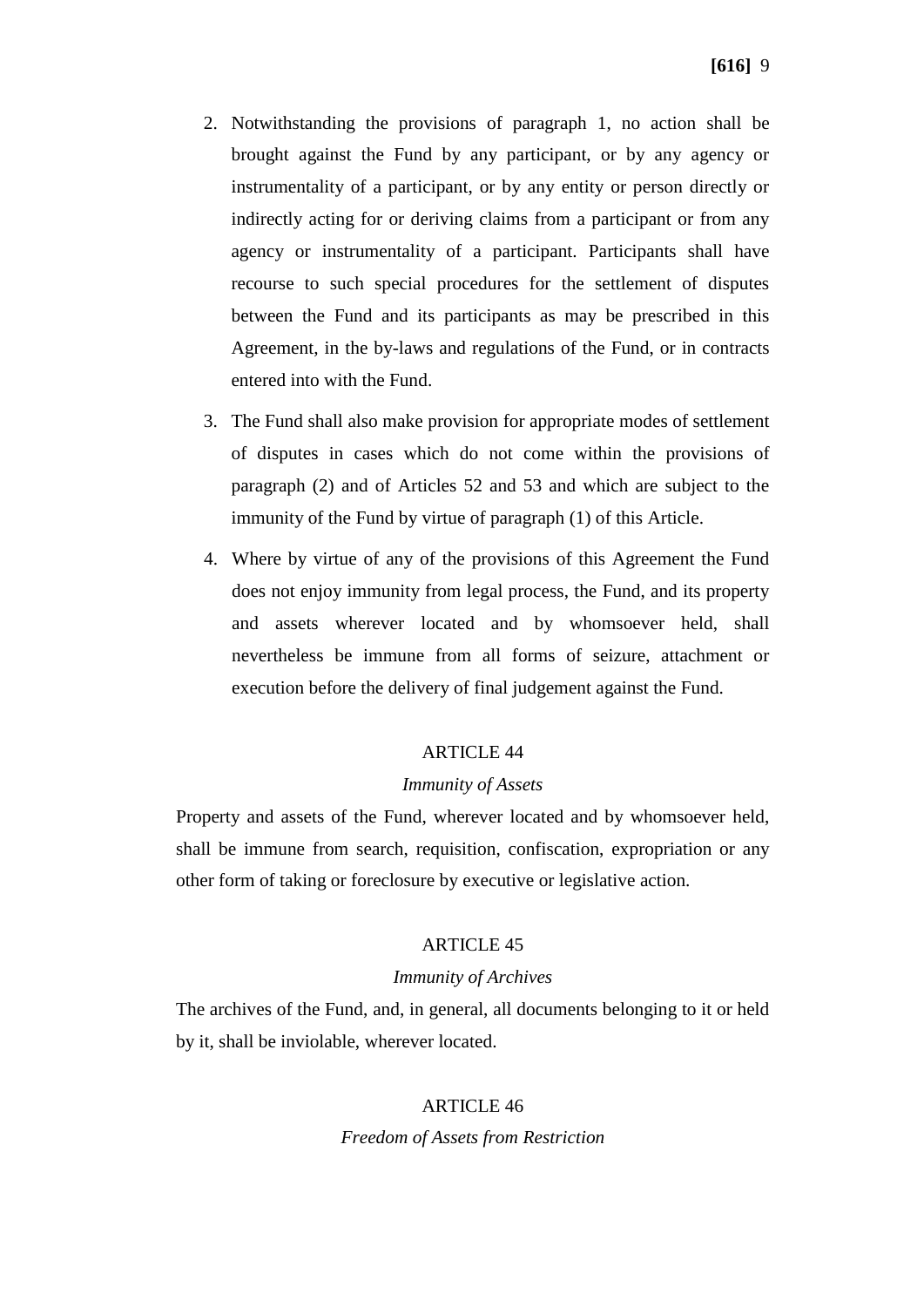To the extent necessary to carry out the purpose and functions of the Fund, and subject to the provisions of this Agreement, all property and other assets of the Fund shall be free from restriction by financial controls, regulations, or moratoria of any kind.

## ARTICLE 47

## *Privilege for Communications*

Official communications of the Fund shall be accorded by each State participant the same treatment as it accords to the official communications of other international financial institutions of which it is a member.

## ARTICLE 48

### *Immunities and Privileges of Officials and Personnel*

All governors and directors, and their alternates, the President and personnel, including experts performing missions for the Fund:

- 1. Shall be immune from legal process with respect to acts performed by them in their official capacity;
- 2. When they are not local nationals, shall be accorded no less favourable immunities from immigration restrictions, alien registration requirements and national service obligations, and no less favourable facilities as regards exchange regulations, than are accorded by the State participant concerned to the representatives, officials and employees of comparable rank of any other international financial institution of which it is a member; and
- 3. Shall be granted no less favourable treatment in respect of travelling facilities than is accorded by the State participant concerned to representatives, officials and employees of comparable rank of any other international financial institution of which it is a member.

### ARTICLE 49

### *Exemption from Taxation*

1. The Fund, its assets, property, income, operations and transactions, shall be exempt from all direct taxation, and from all customs duties, or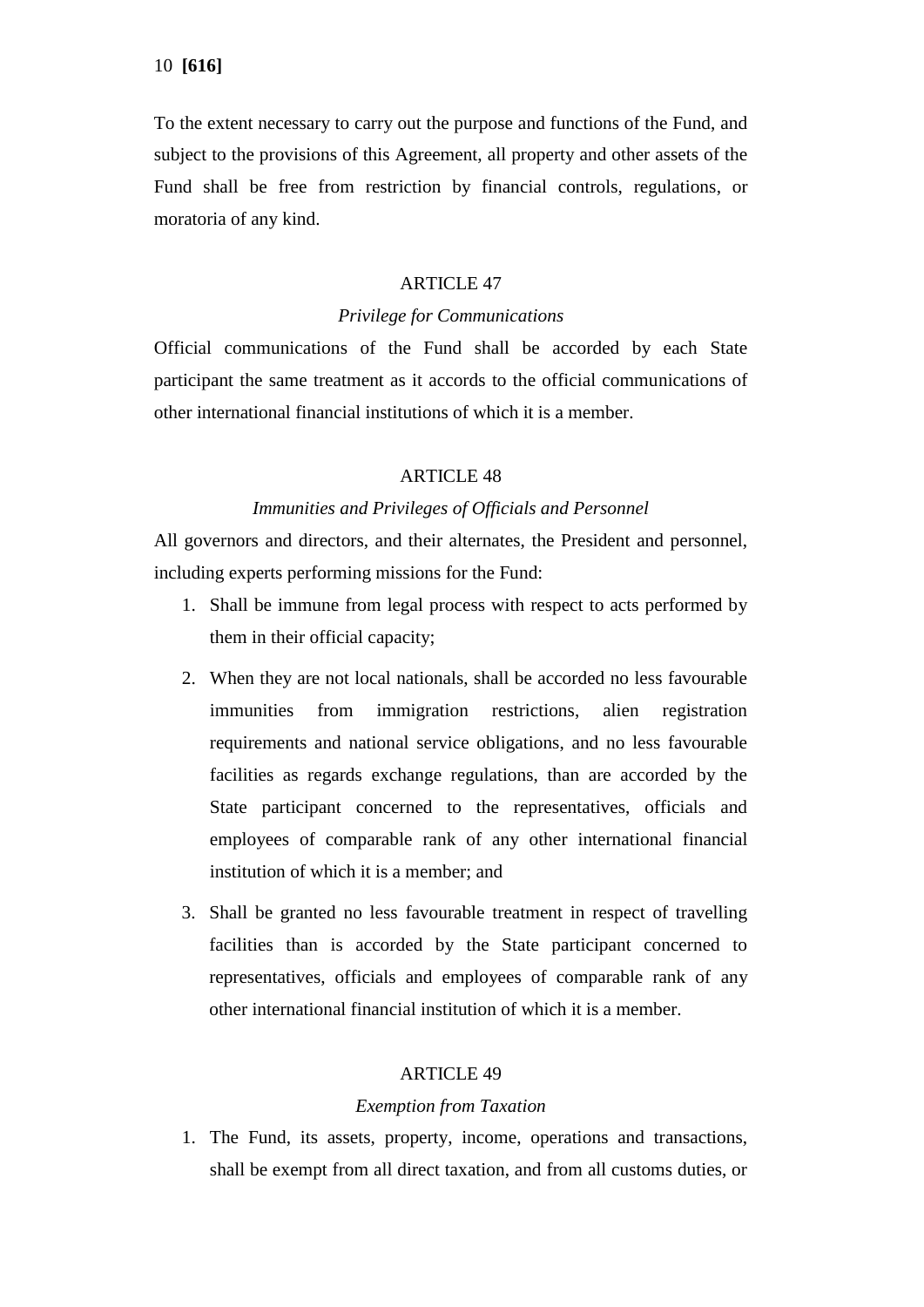taxes having equivalent effect, on goods imported or exported for its official use. The Fund shall also be exempt from any obligation for the payment, withholding or collection of any tax or duty.

- 2. Notwithstanding the provisions of paragraph 1, the Fund shall not claim exemption from taxes which are no more than charges for services rendered.
- 3. Articles imported under an exemption provided for by paragraph 1 shall not be sold in the territory of the State participant which granted the exemption except under conditions agreed with that participant.
- 4. No tax shall be levied on or in respect of salaries and emoluments paid by the Fund to the President and personnel including experts performing missions for it.

## ARTICLE 50

## *Waiver by the Fund*

- 1. The immunities, exemptions and privileges provided in this Chapter are granted in the interests of the Fund. The Board of Directors may waive, to such extent and upon such conditions as it may determine, the immunities, exemptions and privileges provided in this Chapter in cases where its action would in its opinion further the interests of the Fund.
- 2. Regardless of the provisions of paragraph 1, the President shall have the right and the duty to waive the immunity of any of the personnel, including experts performing missions for the Fund, in cases where, in his opinion, the immunity would impede the course of justice and can be waived without prejudice to the interests of the Fund.



GIVEN under the Official Seal of the Government, 3 December, 2019.

LEO VARADKAR, Taoiseach.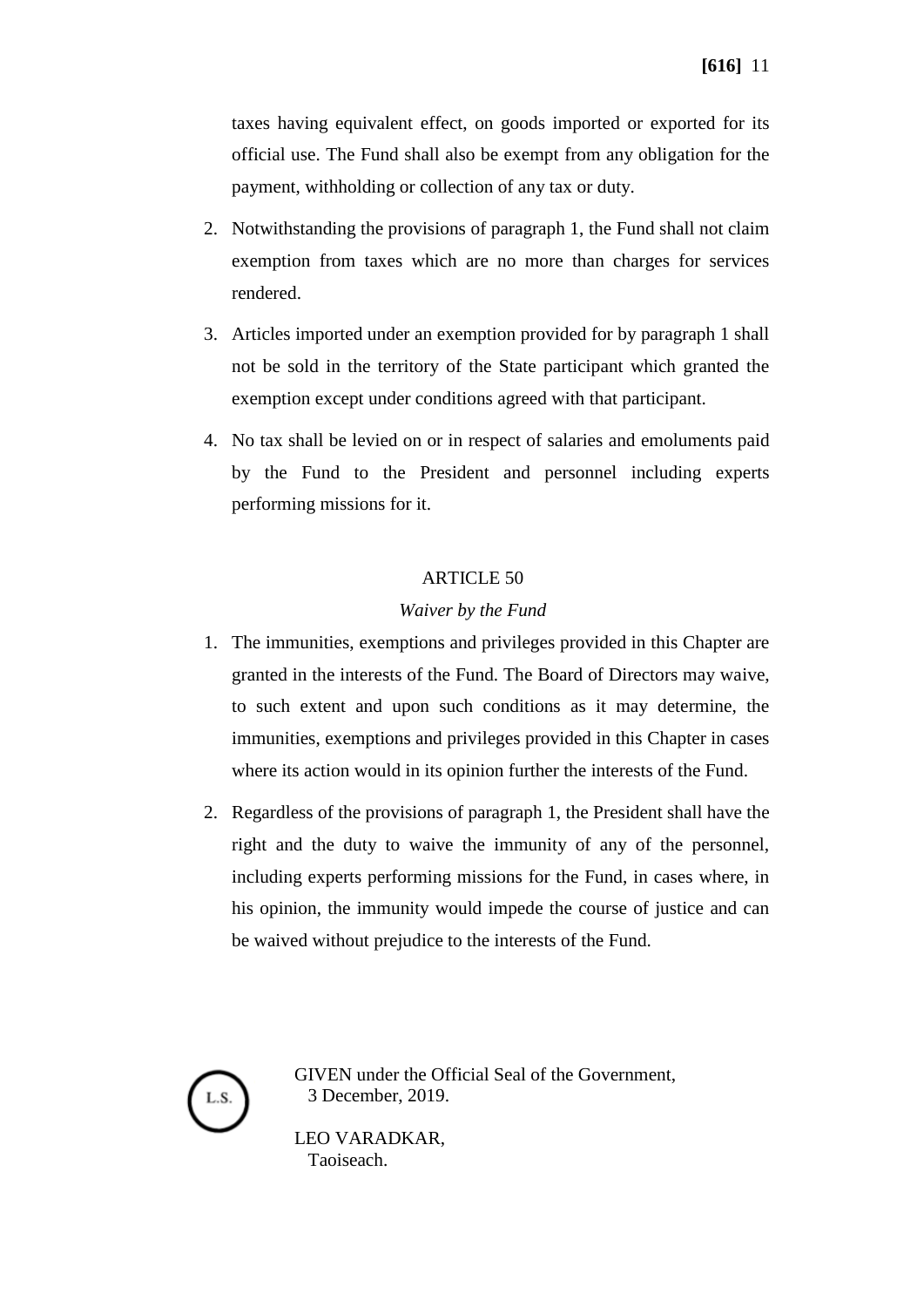# EXPLANATORY NOTE

# (*This note is not part of the Instrument and does not purport to be a legal interpretation.*)

This order provides that privileges and immunities are afforded to the African Development Bank, in accordance with the Agreement Establishing the African Development Bank (done at Khartoum on 4 August 1963), and the African Development Fund, in accordance with the Agreement Establishing the African Development Fund (done at Abidjan on 29 November 1972), pursuant to the Diplomatic Relations and Immunities Act 1967 (as amended).